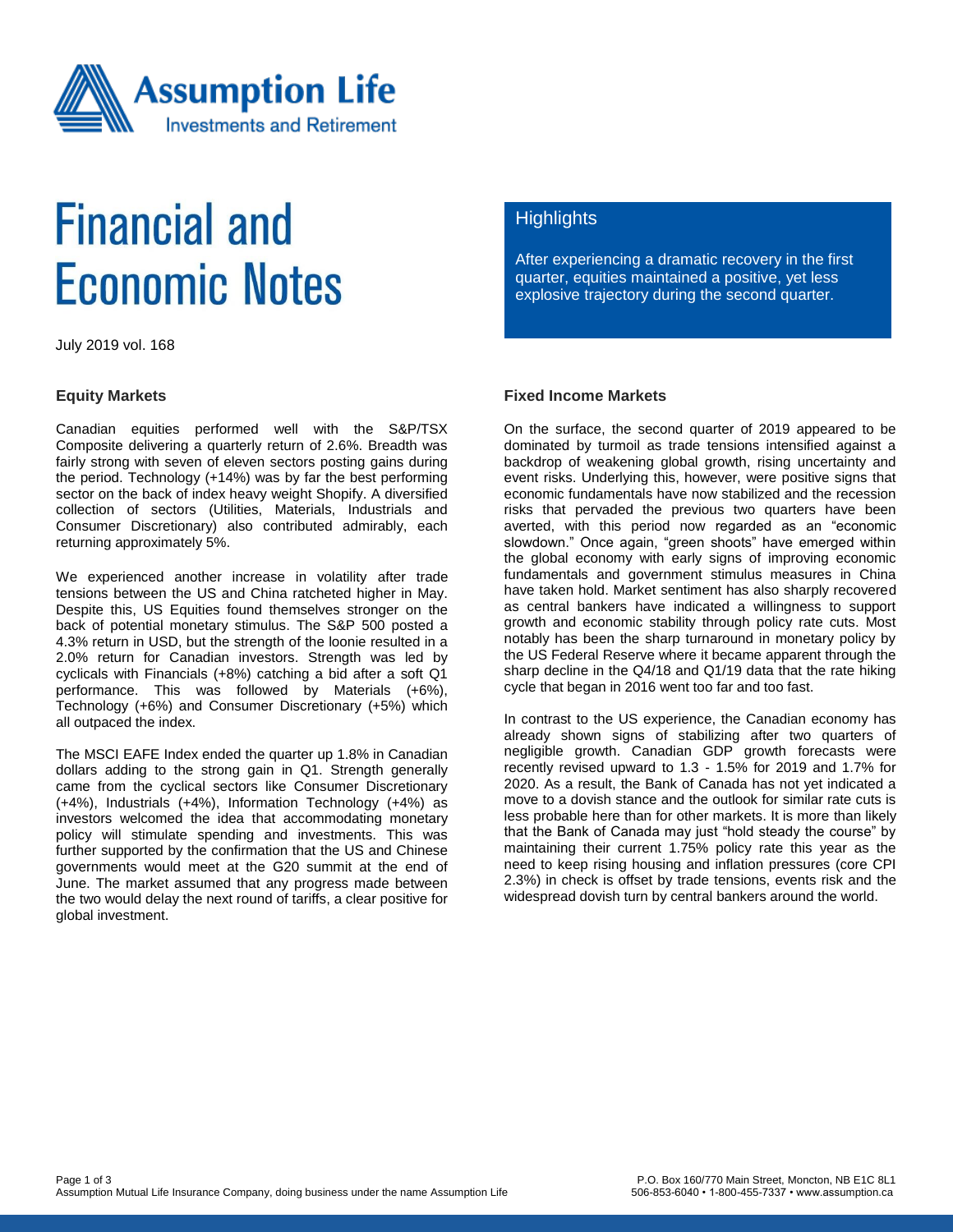

# **Financial and Economic Notes**

# **Assumption Life Investment Funds**

Applicable for Registered Pension Plan clients only

### **Gross returns as of June 30, 2019**

| <b>FUNDS</b>                                     | 1 MTH<br>%       | <b>YTD</b><br>% | 1 year<br>%      | 2 years<br>%     | 3 years<br>% | 4 years<br>%     | 5 years<br>%     |  |  |  |  |
|--------------------------------------------------|------------------|-----------------|------------------|------------------|--------------|------------------|------------------|--|--|--|--|
| <b>ASSUMPTION / LOUISBOURG FUNDS</b>             |                  |                 |                  |                  |              |                  |                  |  |  |  |  |
| <b>Balanced Fund - RPP</b>                       | 1.6              | 9.7             | 4.2              | 5.4              | 6.5          | 5.3              | 5.3              |  |  |  |  |
| Multi-Index                                      | 2.0              | 10.9            | 6.0              | 6.5              | 7.2          | 6.0              | 6.3              |  |  |  |  |
| <b>Canadian Dividend Fund</b>                    | 2.3              | 14.7            | 1.4              | 5.5              | 7.3          | 6.4              | 3.4              |  |  |  |  |
| S&P / TSX Index                                  | 2.5              | 16.2            | 3.9              | 7.1              | 8.4          | 6.2              | 4.7              |  |  |  |  |
| <b>U.S. Equity Fund (\$CAN)</b>                  | 2.6              | 16.0            | 10.5             | 10.7             | 11.7         | 8.4              | 11.0             |  |  |  |  |
| S&P 500 Index (\$ CAN)                           | 3.5              | 13.4            | 9.7              | 12.7             | 14.4         | 12.8             | 15.3             |  |  |  |  |
| <b>Money Market Fund</b>                         | 0.1              | 0.8             | 1.6              | 1.3              | 1.0          | 0.9              | 0.8              |  |  |  |  |
| SCM 91 Day T-Bills                               | 0.1              | 0.8             | 1.6              | 1.3              | 1.0          | 0.9              | 0.9              |  |  |  |  |
| <b>Fixed Income Fund</b>                         | 0.8              | 5.7             | 6.5              | 3.8              | 2.9          | 3.4              | 3.8              |  |  |  |  |
| <b>SCM Universe Bond Index</b>                   | 0.9              | 6.5             | 7.4              | 4.0              | 2.7          | 3.3              | 3.9              |  |  |  |  |
| <b>Growth Portfolio</b>                          | 2.5              | 12.6            | 2.1              | 6.1              | 7.6          | 6.6              | 6.3              |  |  |  |  |
| Multi-Index                                      | 2.6              | 13.8            | 4.2              | 7.5              | 9.5          | 7.1              | 7.0              |  |  |  |  |
| <b>Balanced Growth Portfolio</b>                 | 2.0              | 10.7            | 2.4              | $\overline{5.4}$ | 6.4          | 5.6              | $\overline{5.5}$ |  |  |  |  |
| Multi-Index                                      | $\overline{2.2}$ | 12.1            | 4.9              | 6.7              | 7.9          | 6.2              | 6.2              |  |  |  |  |
| <b>Balanced Portfolio</b>                        | 1.6              | 8.5             | $\overline{2.6}$ | 4.4              | 5.2          | 4.7              | 5.0              |  |  |  |  |
| Multi-Index                                      | 1.8              | 10.1            | 5.7              | 5.8              | 6.2          | 5.2              | 5.4              |  |  |  |  |
| <b>Conservative Portfolio</b>                    | 1.0              | 5.5             | 1.7              | 2.8              | 3.5          | 3.6              | 3.8              |  |  |  |  |
| Multi-Index                                      | 1.3              | 8.2             | 6.4              | 4.8              | 4.4          | 4.2              | 4.6              |  |  |  |  |
| <b>Canadian Small Capitalization Equity Fund</b> | 2.2              | 8.9             | $-13.2$          | -6.0             | $-0.9$       | $\overline{2.4}$ | $-1.4$           |  |  |  |  |
| <b>BMO NB Small Cap Weighted Index</b>           | 4.3              | 10.4            | $-8.1$           | $-1.6$           | 0.2          | 2.5              | $-1.6$           |  |  |  |  |
| <b>SmartSeries Income Fund</b>                   | 1.2              | 6.3             | n/a              | n/a              | n/a          | n/a              | n/a              |  |  |  |  |
| Multi-Index                                      | 1.4              | 8.3             | n/a              | n/a              | n/a          | n/a              | n/a              |  |  |  |  |
| <b>SmartSeries 2020 Fund</b>                     | 1.6              | 9.4             | n/a              | n/a              | n/a          | n/a              | n/a              |  |  |  |  |
| Multi-Index                                      | 1.9              | 10.2            | n/a              | n/a              | n/a          | n/a              | n/a              |  |  |  |  |
| <b>SmartSeries 2025 Fund</b>                     | 1.8              | 10.0            | n/a              | n/a              | n/a          | n/a              | n/a              |  |  |  |  |
| Multi-Index                                      | 2.0              | 10.5            | n/a              | n/a              | n/a          | n/a              | n/a              |  |  |  |  |
| <b>SmartSeries 2030 Fund</b>                     | 2.0              | 10.9            | n/a              | n/a              | n/a          | n/a              | n/a              |  |  |  |  |
| Multi-Index                                      | 2.2              | 11.3            | n/a              | n/a              | n/a          | n/a              | n/a              |  |  |  |  |
| <b>SmartSeries 2035 Fund</b>                     | 2.2              | 11.8            | n/a              | n/a              | n/a          | n/a              | n/a              |  |  |  |  |
| Multi-Index                                      | 2.4              | 12.0            | n/a              | n/a              | n/a          | n/a              | n/a              |  |  |  |  |
| SmartSeries 2040 Fund                            | 2.4              | 13.2            | n/a              | n/a              | n/a          | n/a              | n/a              |  |  |  |  |
| Multi-Index                                      | 2.5              | 12.4            | n/a              | n/a              | n/a          | n/a              | n/a              |  |  |  |  |
| <b>SmartSeries 2045 Fund</b>                     | 2.6              | 13.4            | n/a              | n/a              | n/a          | n/a              | n/a              |  |  |  |  |
| Multi-Index                                      | 2.6              | 12.8            | n/a              | n/a              | n/a          | n/a              | n/a              |  |  |  |  |
| <b>SmartSeries 2050 Fund</b>                     | $\overline{2.5}$ | 13.5            | n/a              | n/a              | n/a          | n/a              | n/a              |  |  |  |  |
| Multi-Index                                      | 2.7              | 13.1            | n/a              | n/a              | n/a          | n/a              | n/a              |  |  |  |  |
| <b>SmartSeries 2055 Fund</b>                     | 2.7              | 13.8            | n/a              | n/a              | n/a          | n/a              | n/a              |  |  |  |  |
| Multi-Index                                      | 2.7              | 13.1            | n/a              | n/a              | n/a          | n/a              | n/a              |  |  |  |  |
| <b>Momentum Fund</b>                             | 5.5              | 14.9            | $-10.1$          | 6.8              | 3.0          | 8.7              | 5.0              |  |  |  |  |
| S&P / TSX Index                                  | 2.5              | 16.2            | 3.9              | 7.1              | 8.4          | 6.2              | 4.7              |  |  |  |  |
| <b>Preferred Share Fund</b>                      | 0.5              | $-4.2$          | $-15.6$          | $-4.3$           | n/a          | n/a              | n/a              |  |  |  |  |
| S&P/TSX Preferred Share (TXPR) Index             | 0.8              | $-0.9$          | $-9.4$           | $-2.4$           | n/a          | n/a              | n/a              |  |  |  |  |